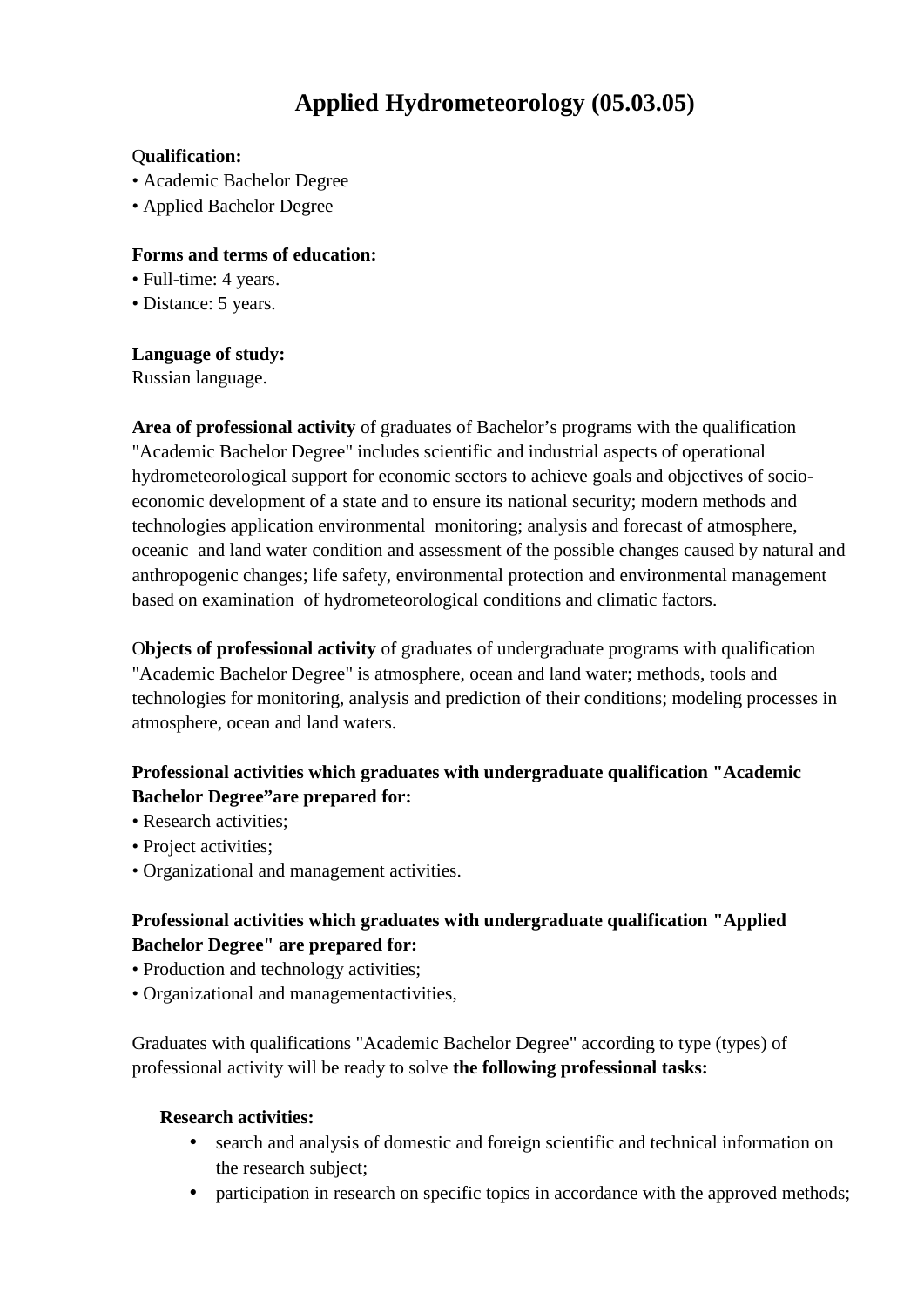- analysis and forecast of atmospheric, oceanic and surface waters conditions, including conditions based on mathematical models and software packages;
- participation in drafting of hydrometeorological reviews, yearbooks, directories to provide hydrometeorological information for various economic sectors;
- participation in drafting of normative documents on examination of impact of meteorological factors on design, construction and operation of various sectors national economy;
- participation in performing experiments, making observations and measurements, drawing their description and formulation of conclusions;
- preparation of reports, participation in research presentation and results development;
- participation in development of new methods of observation. **Project activity:**
- participation in work to implement objectives of the project (program) to achieve predetermined criteria and indicators;
- practical implementation of solution for a problem, analysis of results ;

## **Organizational and managerial activities:**

- participation in preparation of documentation and reports;
- organization of work for small groups of performers;
- developing operational plans of working production units;
- informing the general public about conditions, negative impact of various meteorological factors and weather events.

Graduate of an undergraduate degree with qualifications "Applied Bachelor Degree" according to the type (types) of professional activity will be ready to solve **the following professional tasks:**

## **industrial and technological activities:**

- providing economic sectors with hydrometeorological information, including operational maintenance of current and prognostic information, preparation of climatic yearbooks of hydrometeorological directories, databases, as well as providing information about characteristics of atmospheric conditions, oceanic and seas conditions and rivers and inland waters conditions;
- organization and effective implementation of hydrometeorological observations, input data quality control, joint analysis of data and characteristics of hydrometeorological processes;
- preparation of profiled prognostic information in accordance with the approved methodologies;
- assessment of quality of information products in the field of hydrometeorology, transmission of products through communication channels;
- efficient using of measuring instruments and other equipment, techniques, algorithms, models and calculations, which are elements of technological processes of hydrometeorological support;
- conducting of standard and certification testing of equipment;
- participation in work on the development of new technological processes of hydrometeorological support.

## **Organizational and management activities:**